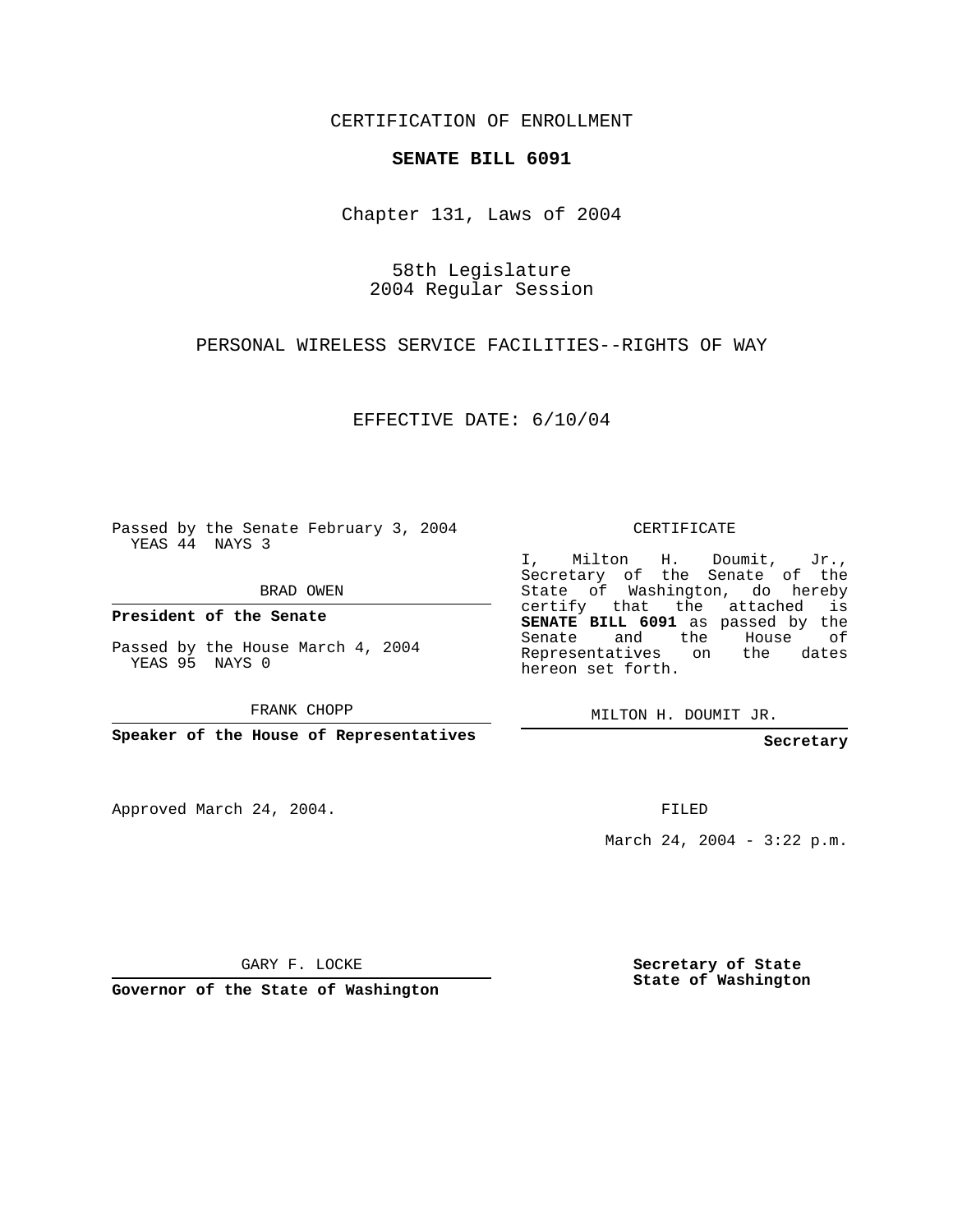## **SENATE BILL 6091** \_\_\_\_\_\_\_\_\_\_\_\_\_\_\_\_\_\_\_\_\_\_\_\_\_\_\_\_\_\_\_\_\_\_\_\_\_\_\_\_\_\_\_\_\_

\_\_\_\_\_\_\_\_\_\_\_\_\_\_\_\_\_\_\_\_\_\_\_\_\_\_\_\_\_\_\_\_\_\_\_\_\_\_\_\_\_\_\_\_\_

Passed Legislature - 2004 Regular Session

**State of Washington 58th Legislature 2003 1st Special Session By** Senator Esser

Read first time 06/05/2003. Referred to .

 AN ACT Relating to assuring that the rights of way of state highways accommodate the deployment of personal wireless service facilities; amending RCW 47.52.001; and adding a new section to chapter 47.04 RCW.

BE IT ENACTED BY THE LEGISLATURE OF THE STATE OF WASHINGTON:

 **Sec. 1.** RCW 47.52.001 and 1961 c 13 s 47.52.001 are each amended to read as follows:

8 (1) Unrestricted access to and from public highways has resulted in congestion and peril for the traveler. It has caused undue slowing of all traffic in many areas. The investment of the public in highway facilities has been impaired and highway facilities costing vast sums of money will have to be relocated and reconstructed.

 (2) Personal wireless service is a critical part of the state's infrastructure. The rapid deployment of personal wireless service facilities is critical to ensure public safety, network access, quality of service, and rural economic development.

17 (3) It is, therefore, the declared policy of this state to limit access to the highway facilities of this state in the interest of highway safety and for the preservation of the investment of the public